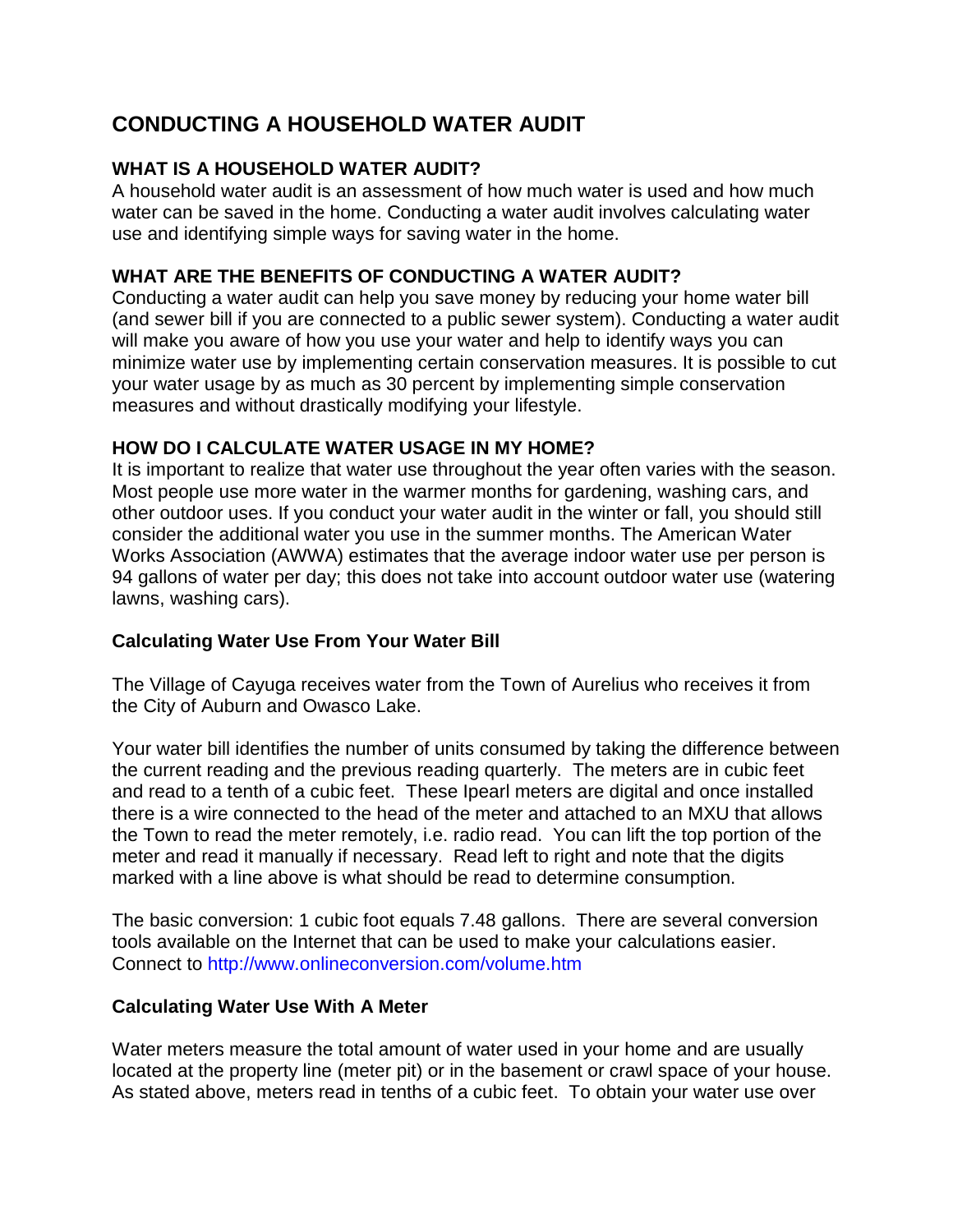the course of a 24-hour day, read your meter at the same time on two consecutive days. You may want to measure water use for several days and then calculate a daily average.

# **HOW DO I CALCULATE MY HOUSEHOLD WATER USAGE?**

The average citizen uses about 100 gallons of water per day. This includes indoor as well as outdoor water usage. To calculate the per person daily water usage rate, divide your daily water usage by the number of people in your home.

### **HOW CAN I CONSERVE WATER?**

### **Check for Leaks**

An average of about 14 percent of residential water is lost through leaking fixtures or pipes. You still pay for this water! An easy way to check whether you have leaks in your house is to read your water meter. Turn off all water fixtures inside and outside your home, and check the reading on your water meter. Wait one hour, ensuring that no one uses any water, and then check the meter again. If the meter reading has changed, you have a leak somewhere in your home. The IPearl meter has a digit that is for leak detection. If that number is moving when all water fixtures are turned off you have a leak.

### *Pipes*

A leaky pipe is usually pretty obvious. Visually inspect all pipes in your home and look for telltale watermarks on walls or ceilings. In the yard, the ground above the water line may stay wet continuously or water may actually flow on the surface. If a pipe is leaking, repair or replace it.

# *Toilets*

Leaking toilets are common and can be large sources of water loss. A leaking toilet can waste anywhere from several gallons to more than 100 gallons per day (that's over a quarter million gallons per year!). Leaking toilets are not as easily identifiable as leaking faucets. The following are clues that you may have a leak:

 $\Box$  If you have to jiggle the handle to make a toilet stop running;

 $\Box$  If you regularly hear sounds from a toilet that is not being used; or

 $\Box$  If a toilet periodically turns the water on (runs) for 15 seconds or so without anyone touching the handle.

Even if your toilet does not display any of the above symptoms, it could still be leaking. These silent leaks can go undetected for long periods of time, potentially wasting thousands of gallons of water.

To check your toilet for silent leaks, do the following: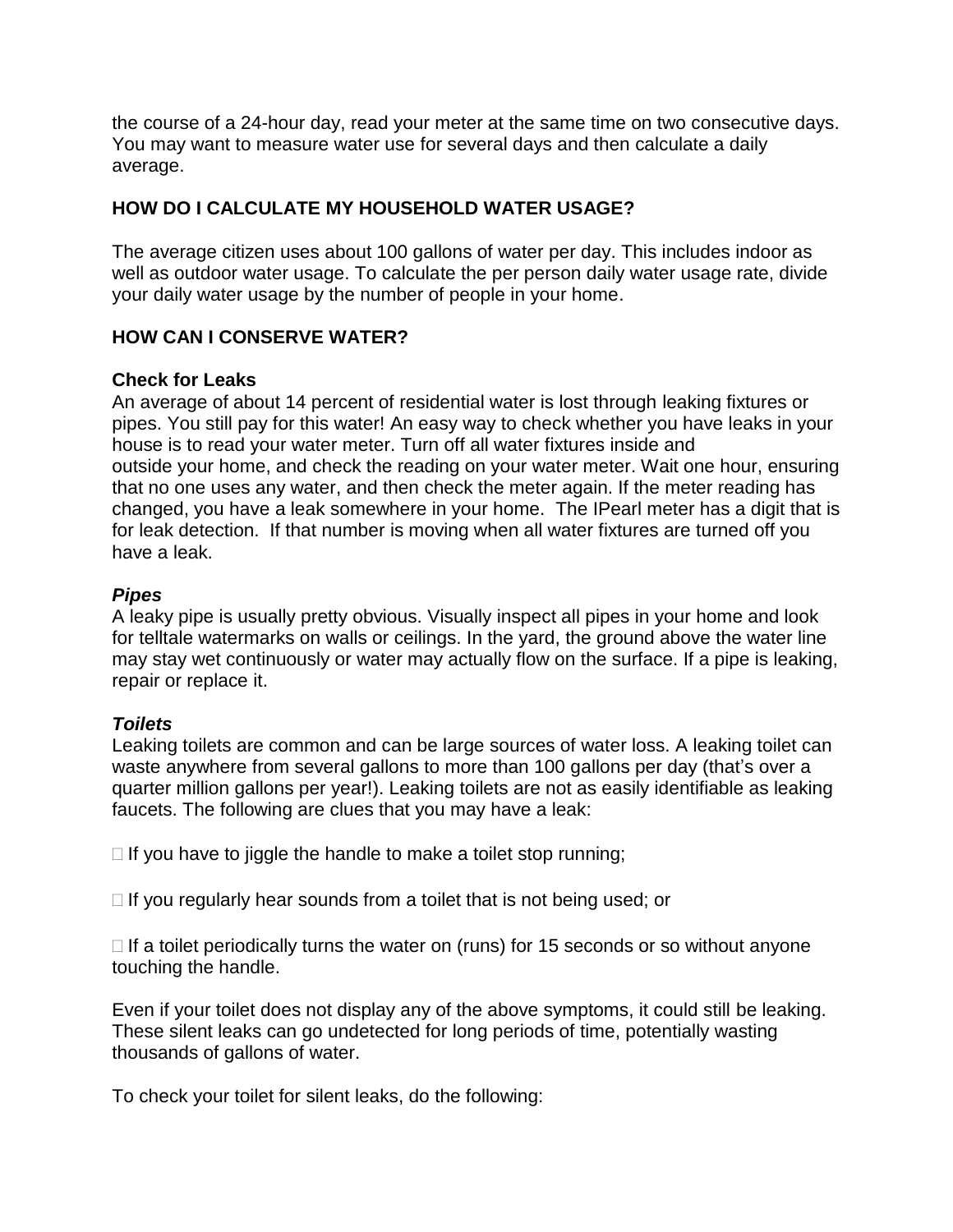□ Remove the cover on the toilet tank and set it aside;

 $\Box$  Remove any .in-tank. bowl cleaners and flush so that water in the bowl and tank are clear;

 $\Box$  Add dye to the tank (You can use dye capsules or tablets from the hardware store, but food coloring or powdered fruit drink mixes work well). Use enough dye so that the water has a deep hue;

 $\Box$  Wait for 30 minutes (Do not use toilet during this time period);

 $\Box$  If after 30 minutes the water in the bowl contains dye, then the toilet is leaking (A properly operating toilet will store water in the tank indefinitely without any water running into the bowl).

There are two possible culprits when a toilet leaks, the flush valve or the refill valve. To determine which valve is responsible for the leak, draw a pencil line on the inside of the tank at the water line. Turn the water supply for the toilet off (located behind the toilet) and wait for 20 to 30 minutes. If the water level remains the same, it means the leak is occurring at the refill valve (unit in the left side of the tank). If the water level falls below the pencil mark, the flush valve (unit located in the center of the tank) is leaking. Most homeowners are capable of making their own toilet repairs. Visit your local home improvement or hardware store, purchase the parts, turn off the water supply to the toilet, and follow the directions. With a little effort, you can conserve many gallons of water and reduce your water bill at the same time.

# *Faucets*

A leaking faucet is easily identified, but do you know how much water can be wasted from what seems like an insignificant drip? To find out, count the number of drips per minute. You can use the following chart to estimate the amount of water wasted.

| <b>ESTMATED WATER LOSS</b> |                   |                  |  |
|----------------------------|-------------------|------------------|--|
| Drips per                  | Wasted water per  | Wasted water per |  |
| minute                     | month             | year             |  |
| 10                         | <b>43 GALLONS</b> | 526 GALLONS      |  |
| 30                         | 130 GALLONS       | 1577 GALLONS     |  |
| 60                         | 259 GALLONS       | 3153 GALLONS     |  |
| 120                        | 518 GALLONS       | 6307 GALLONS     |  |
| 300                        | 1296 GALLONS      | 15768 GALLONS    |  |

Drips can usually be eliminated by replacing worn washers, or by tightening or repacking the faucet. Replacement washers or repair kits for washerless faucets are available at hardware or home improvement stores.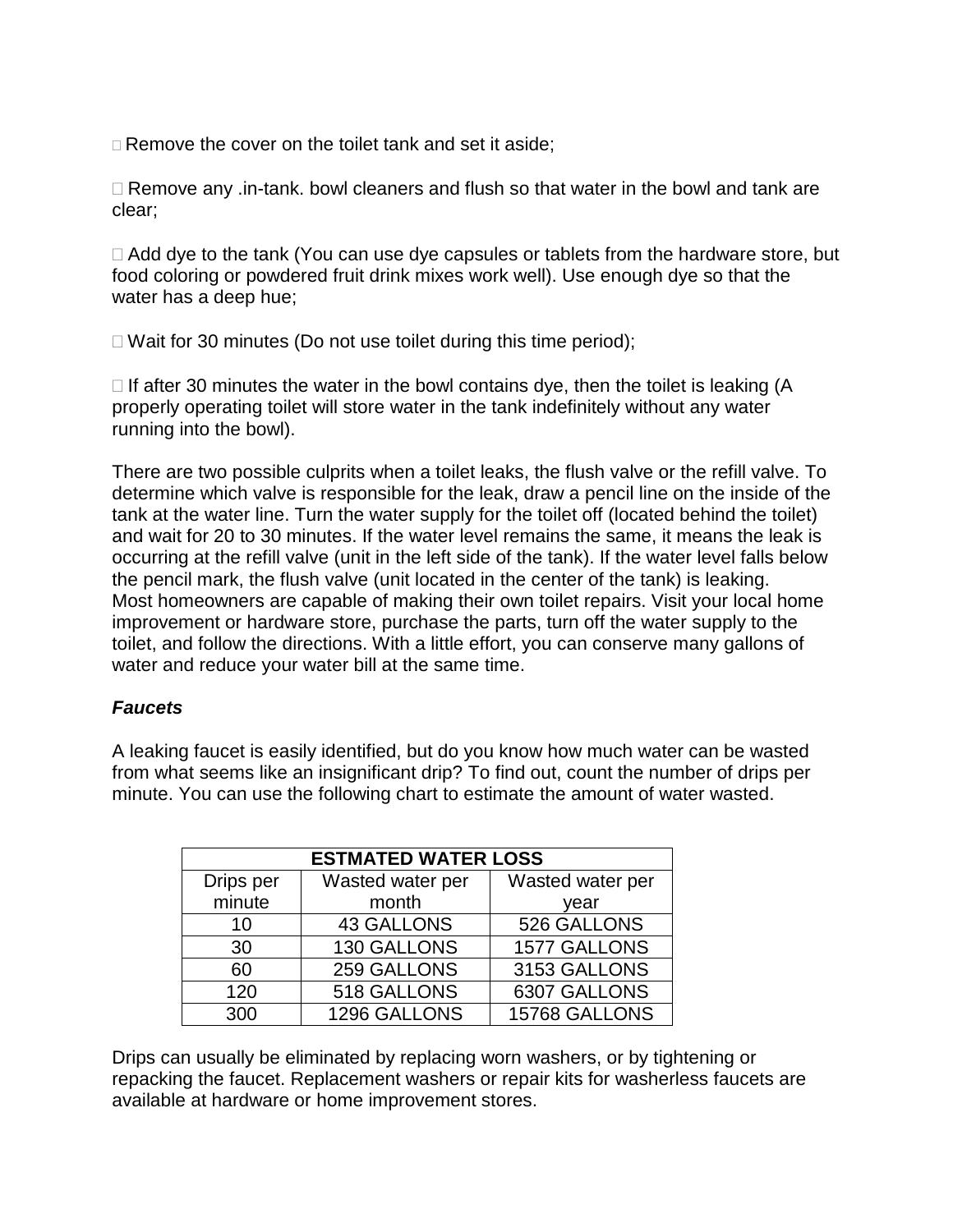#### **Retrofit/Replace Fixtures and Appliances**

Once you have repaired any leaks in your home, the next step is to evaluate the efficiency of your current fixtures and appliances. Often simple retrofits can conserve a lot of water. The following table provides average water use for conventional and lowflow appliances.

| <b>Fixture/Fitting/Appliance</b>       | <b>Water Use In Gallons</b> |  |  |
|----------------------------------------|-----------------------------|--|--|
| Vintage Toilet*                        | 4-6 per flush               |  |  |
| <b>Conventional Toilet**</b>           | 3.5 per flush               |  |  |
| Low Consumption Toilet***              | 1.6 per flush               |  |  |
| Conventional Showerhead*               | 3-10 per min                |  |  |
| Low-Flow Showerhead                    | 2-2.5 per min.              |  |  |
| Faucet Aerator*                        | 3-6 per min.                |  |  |
| <b>Flow Regulating Aerator</b>         | 0.5-2.5 per min.            |  |  |
| <b>Top-Loading Washer</b>              | 40-55 per load              |  |  |
| <b>Front-Loading Washer</b>            | 22-25 per load              |  |  |
| <b>Dishwasher</b>                      | 8-12 per load               |  |  |
| * Manufactured before 1978             |                             |  |  |
| ** Manufactured from 1978 to 1993      |                             |  |  |
| *** Manufactured since January 1, 1994 |                             |  |  |

#### *Faucets*

Retrofitting your faucet with an aerator will help save water in your home. A faucet aerator is a small circular screen that is screwed into the faucet. It reduces flow by adding air to the water, giving the sensation of more water with less volume. An aerator can reduce the flow to about 1to 2 gpm, reducing your water use by half. Aerators are inexpensive and easy to install. Check to see if aerators are installed on any faucets. Even if aerators have been installed, they may be older and less efficient. If the flow from your faucet exceeds 2.5 gpm, you should install a new aerator. Some older faucets may not be able to accommodate an aerator. If this is the case or if for any other reason you need to install a new faucet, you should purchase and install a faucet that uses less than 2.5 gpm.

#### *Toilets*

The best way to improve toilet efficiency is to replace an old inefficient toilet with a new toilet. Toilets made before 1993 use between 3.5 gallons per flush (gpf) and 8 gpf. New high efficiency toilets use 1.6 gpf or less. Depending on how inefficient your old toilet is, you could reduce your water use by up to 75 percent by installing a new efficient toilet. There are other alternative toilets available, including waterless toilets and composting toilets. Fixtures must comply with Code of New York Regulations (your certified plumber is aware of these regulations).

You can reduce water use in older toilets easily and inexpensively by simply installing a displacement device. You can save a half-gallon per flush, which equates to, on average, 12 gallons per day per household. These devices work by displacing water in the tank, thereby reducing the water used per flush. Hardware stores sell plastic or rubber bags that can be filled with water and hung from the side of the tank, or you can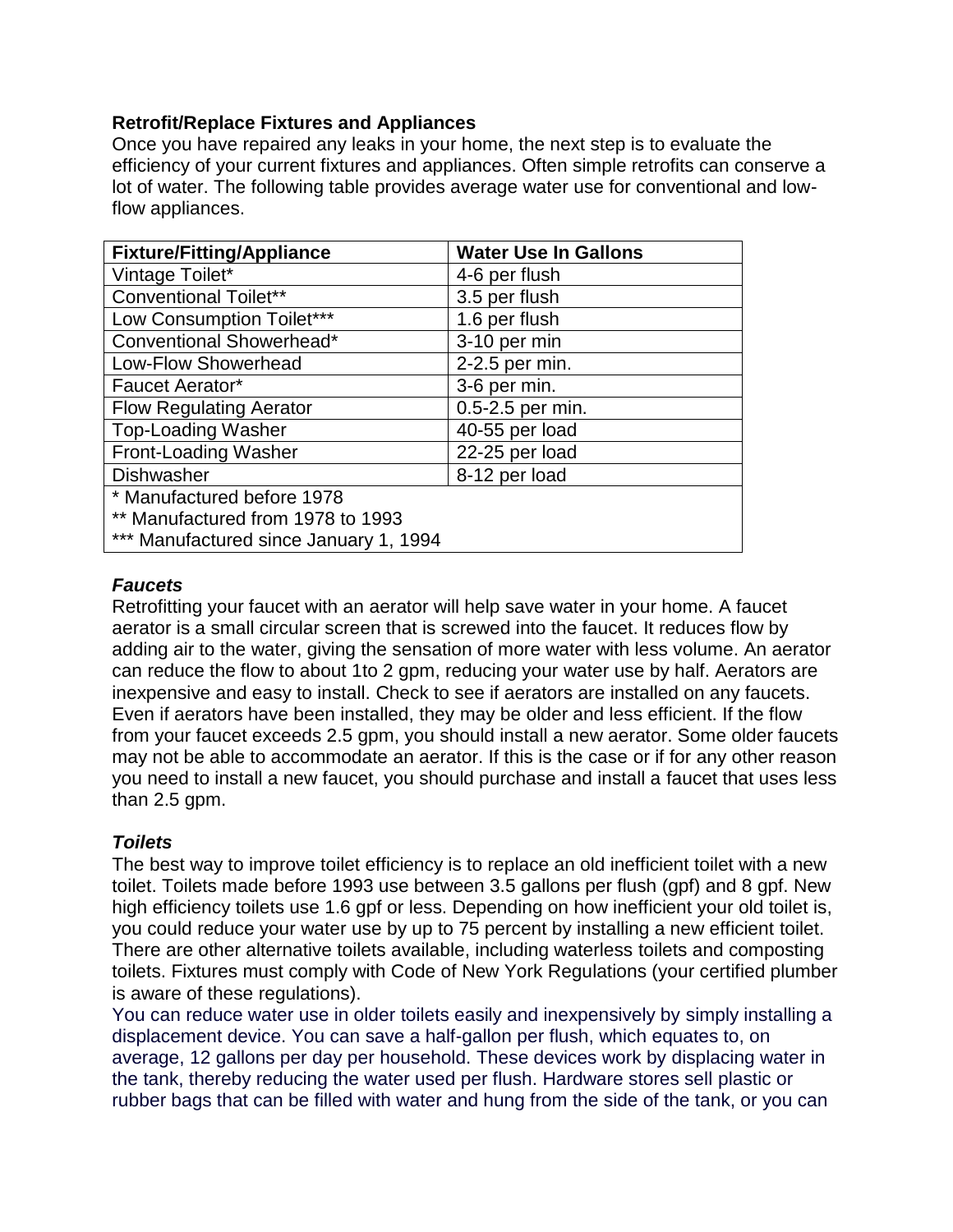place some pebbles in an empty half-gallon milk jug, or other durable container, and fill it with water. Toilet dams work in a similar fashion, by blocking off an area of the toilet tank to decrease the amount of water per flush. Another device that can be used is an early closure device that causes the flapper to close early, releasing a reduced amount of water per flush. Do not place bricks in your toilet tank as they can dissolve and cause future plumbing problems.

#### *Showerheads*

Low-volume showerheads use 2.5 gpm or less (older ones use as much as 5 gpm or more), resulting in a water savings as great as 50 percent (on average, about 38 gallons per day per household saved). Low-volume showerheads conserve water through mixing air and water and using different spray patterns to give the sensation of a highervolume shower. Some showerheads also feature temporary shut-off valves that allow the user to turn off the water while shampooing or washing while maintaining the desired temperature the same. Conserving water in the shower will also lead to substantial energy savings, since showers use hot as well as cold water.

#### *Appliances*

On average about 22 percent of indoor residential water is used to wash clothes. The best way to improve clothes washer efficiency is to replace an old inefficient machine with a new high efficiency washer. Traditional clothes washers use approximately 41 gallons per load (gpl) and high efficiency models use a little more than half that, about 23 gpl. Dishwashers account for only about 1.5 percent of indoor residential water use; however, more efficient models will reduce water use by about 50 percent. It is usually more efficient to wash a full load of dishes in the dishwasher rather than hand washing the same dishes in the sink.

#### **Examine and Modify Your Habits**

Some of the simplest and least expensive ways to conserve water involve making small changes in how you use water. A complete water audit should involve a close look at your family.s water use habits.

For example:

- $\Box$  Do you let the water run while you brush your teeth or shave?
- □ Do you run your clothes washer or dishwasher before it is fully loaded?
- □ Do you take long showers or baths?
- $\Box$  Do you use a dishpan or plug the sink when washing and rinsing dishes by hand?
- $\Box$  Do you pre-rinse your dishes prior to loading them in the dishwasher?
- □ Do you have an automatic shut-off nozzle on your outdoor hose?
- $\Box$  Do you water your plants during the coolest part of the day?